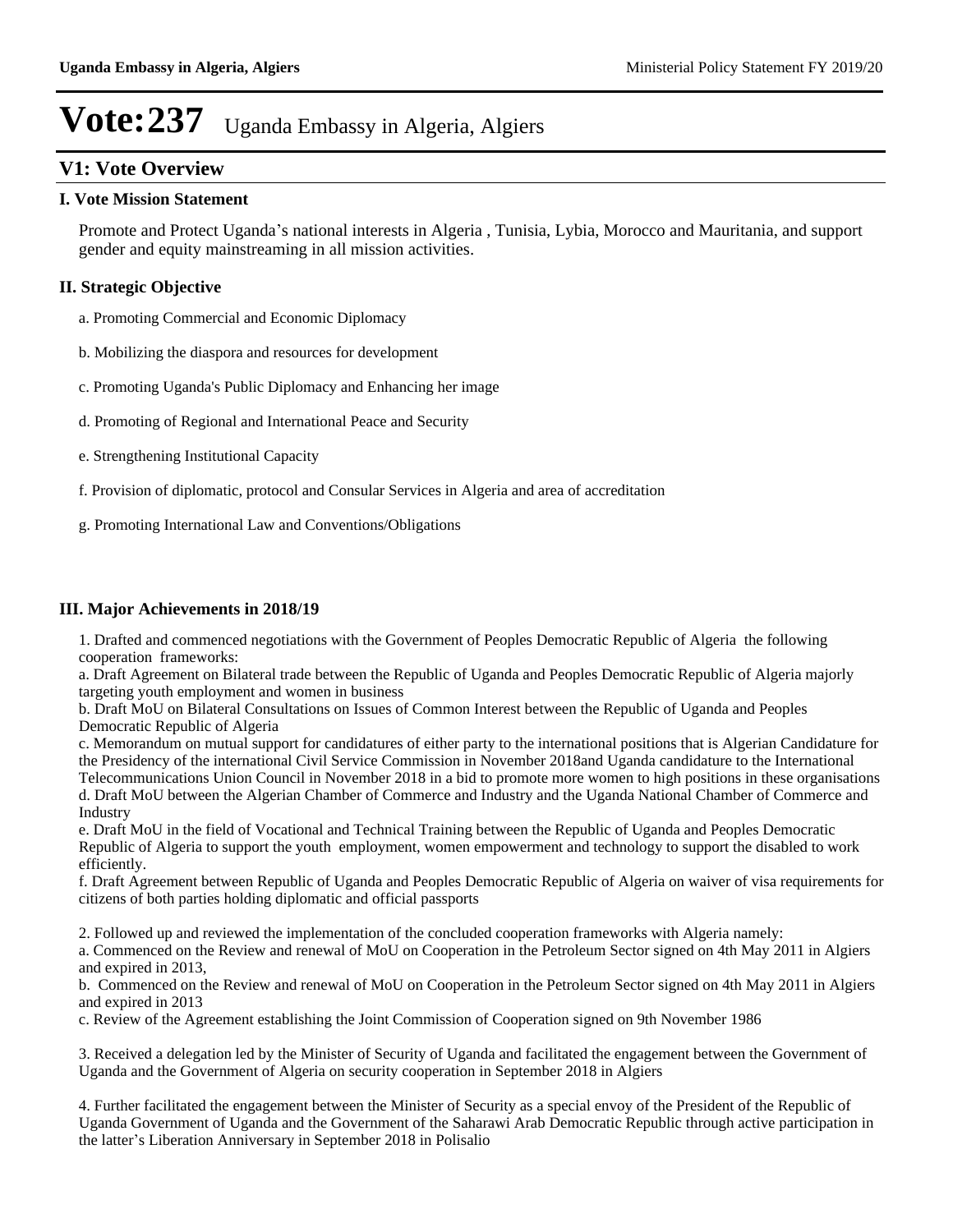5. Promoted trade with the Maghreb Countries and registered a net trade surplus in favor of Uganda with Uganda¶s exports value (mainly tea and coffee) of approximately:

a. To Algeria \$2,274,000

b. To Morocco \$5,514,000

c. To Tunisia \$5,049,750

6. Prepared the Mission's revised strategic plan for the remaining period  $2011/2018-2019/2020$ 

7. Facilitated the Head of Mission's presentation of letters of credence to Mauritania and Tunisia thereby strengthening diplomatic, political and economic cooperation with the two countries

8. Drafted and negotiated draft Agreements with Algeria on:

a. Bilateral trade

b. Chambers of Commerce and Industry

c. Vocational and Technical Training

9. In Sept and October 2018, in coordination with MOFA Algeria successfully processed 06 applications for Ugandan students to do maters programs in various fields 04 were female and 2 were male.

10. Secured 120 paid scholarships from Algerian Government to Ugandan students for the academic year 2018/2019: On 11th November 2018, received 56 new Ugandan students in Algeria to be distributed in various Universities to support girl child education, techology transfer to support youth and disabled persons.

11. Attended the 12 ACSRT Focal Points Representatives Meeting from December 2018. The Theme of the year's conference was Community Self Defense Groups operating in Africa and their impact on National Security and the Spread of terrorisms and violent extremism. Lt. Col Erias Byamukama from CMI attended.

12. From 21-25 October 2018, we supported the AU third specialised technical committee meetings on youth, culture and sports head by African Union Ministers in charge of sport and culture at the CIC Algiers. Minister of state for sports Hon. Charles Bakabulindi led the Ugandan delegation.

13. On November 13 Nov 2018, we participated in a one-day conference on Algerian experience in radicalization and counter terrorism in CIC, Algiers.

14. Attended the second General Assembly of AFRIPOL at Hotel Aurassi from 14th 16th October 2018. Dep IGP Led Ugandan delegation.

15. Attended a three days Intelligence exchange program between ESO and Algerian counterparts 14th -16th October 2018.

16. Attended the first conference African liberation movement, parties and forces in Tindouf, Algeria from 09th -12th October 2018 organised by the Sahrawi Arab Democratic Republic. The Minister for security, Gen. Elly Tumwine led the Ugandan delegation.

#### **IV. Medium Term Plans**

1. Ensure that 12 MOUs and Bilateral Agreements covered in the Cooperation Frameworks (CF) are up-dated and implemented.

2. Export goods and services worth USD 526 Million to the Maghreb regional markets and activiely promote women businesses and youth employment in the export sector

- 3. Attract 3500 tourists from Algeria and Maghreb region
- 4. Train 3 staff in economic and commercial diplomacy
- 5. Organize and participate in 4 trade, business and investment foras.
- 6. Attract FDI of \$10Million from the Maghreb region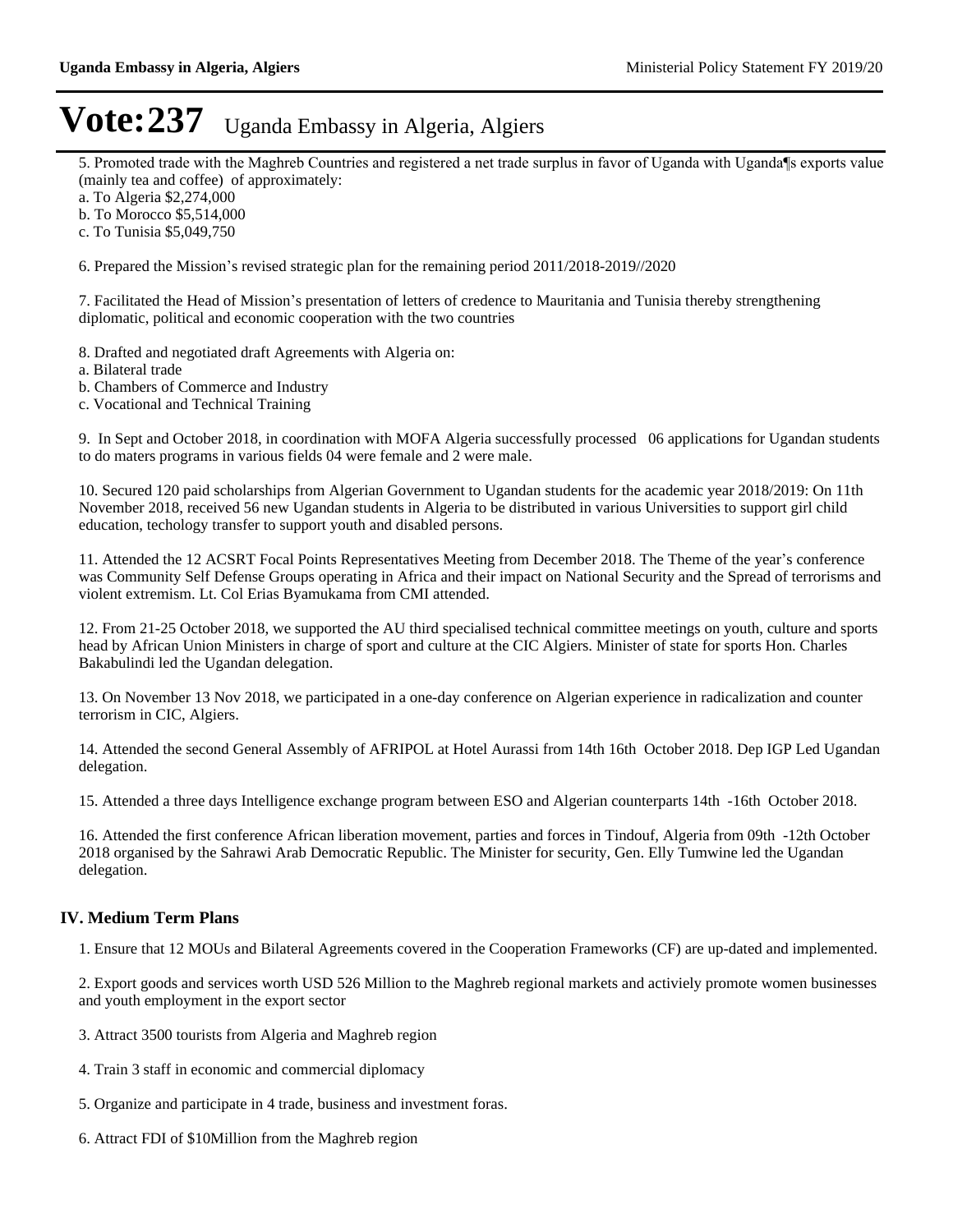- 7. Attract 6 Ugandan micro and small enterprises to operate in Maghreb region
- 8. Conclude 2 MoUs in tourism cooperation
- 9. Conclude 2 legal instruments for mutual promotion and protection of investments with each country of accreditation
- 10. Link 2 education institutions between Uganda and Algeria and other countries of accreditation

11. Source 80 scholarships from Algeria and Countries of accreditation to support girl child education and other affirmative action policies

- 12. Conclude an agreement on exemption of visas for all citizens
- 13. Support all distressed Ugandans to clear out to safety targeting majorly the vulnerable groups
- 14. Issue 600 visas and travel documents
- 15. Develop a Public Diplomacy, Strategy and a Communication Plan.
- 16. Identify and register 1500 Ugandans in Algeria and countries of accreditation.

17. Negotiate 3 appropriate legal framework of the bilateral external recruitment and/or exchange of labour agreements.

- 18. Negotiate 3 repatriation agreements for convicted offenders from Algeria and countries of accreditation
- 19 Acquiring a new Representation Car
- 20. Construction of a Chancery and Official Residence

21 Procure and installation of CCTV cameras (Chancery and official Residence)

22 Procurement of equipment, promotional materials for Tourism e.g. display screen and projectors 23 Production of branded materials for the Embassy

24 Engage Algeria and countries of accreditation to offer scholarships and training in specialized fields necessary for National Development

25 Identify and acquire two plots of land for Chancery and Official Residence

26 Procurement of furniture and fittings for the Chancery

27 Recruit more staff; Research Assistant, Arabic Translator, Graduate Bilingual Political Assistant and Graduate Bilingual Commercial Assistant for the Mission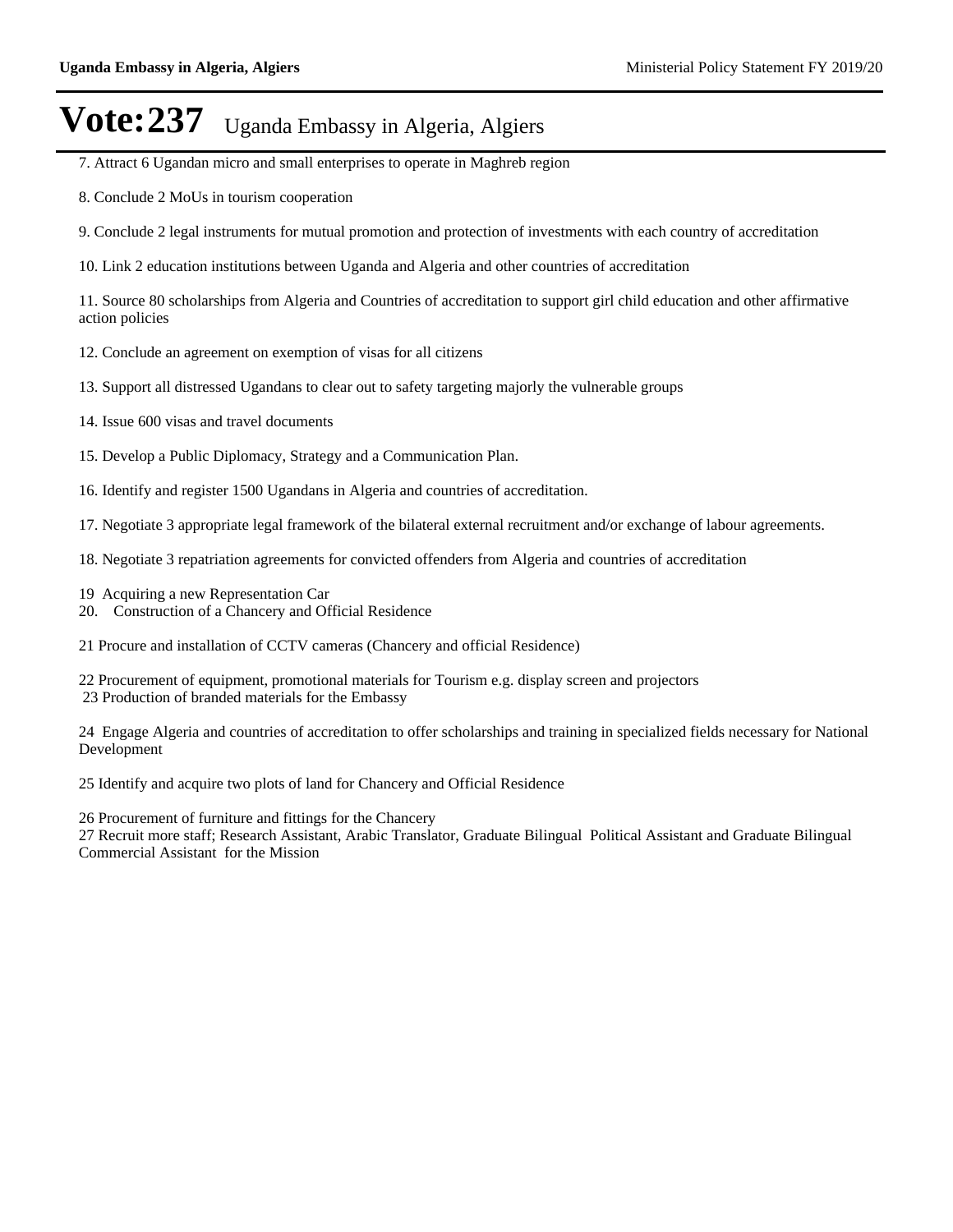## **V. Summary of Past Performance and Medium Term Budget Allocations**

**Table 5.1: Overview of Vote Expenditures (UShs Billion)**

|                  |                                                      |                    |               | 2018/19                                   |         |         |         | <b>MTEF Budget Projections</b> |         |
|------------------|------------------------------------------------------|--------------------|---------------|-------------------------------------------|---------|---------|---------|--------------------------------|---------|
|                  |                                                      | 2017/18<br>Outturn | <b>Budget</b> | <b>Approved Expenditure</b><br>by End Dec | 2019/20 | 2020/21 | 2021/22 | 2022/23                        | 2023/24 |
| <b>Recurrent</b> | Wage                                                 | 0.382              | 0.382         | 0.191                                     | 0.645   | 0.645   | 0.645   | 0.645                          | 0.645   |
|                  | Non Wage                                             | 2.056              | 2.412         | 1.829                                     | 2.972   | 2.972   | 2.972   | 2.972                          | 2.972   |
| Devt.            | GoU                                                  | 0.050              | 0.000         | 0.000                                     | 0.277   | 0.277   | 0.277   | 0.277                          | 0.277   |
|                  | Ext. Fin.                                            | 0.000              | 0.000         | 0.000                                     | 0.000   | 0.000   | 0.000   | 0.000                          | 0.000   |
|                  | <b>GoU</b> Total                                     | 2.487              | 2.793         | 2.019                                     | 3.894   | 3.894   | 3.894   | 3.894                          | 3.894   |
|                  | <b>Total GoU+Ext Fin (MTEF)</b>                      | 2.487              | 2.793         | 2.019                                     | 3.894   | 3.894   | 3.894   | 3.894                          | 3.894   |
|                  | Arrears                                              | 0.000              | 0.000         | 0.000                                     | 0.000   | 0.000   | 0.000   | 0.000                          | 0.000   |
|                  | <b>Total Budget</b>                                  | 2.487              | 2.793         | 2.019                                     | 3.894   | 3.894   | 3.894   | 3.894                          | 3.894   |
|                  | <b>A.I.A Total</b>                                   | N/A                | N/A           | N/A                                       | N/A     | N/A     | N/A     | N/A                            | N/A     |
|                  | <b>Grand Total</b>                                   | 2.487              | 2.793         | 2.019                                     | 3.894   | 3.894   | 3.894   | 3.894                          | 3.894   |
|                  | <b>Total Vote Budget</b><br><b>Excluding Arrears</b> | 2.487              | 2.793         | 2.019                                     | 3.894   | 3.894   | 3.894   | 3.894                          | 3.894   |

## **VI. Budget By Economic Clasification**

**Table V6.1 2018/19 and 2019/20 Budget Allocations by Item**

|                                        |       | 2018/19 Approved Budget |       |              |       | 2019/20 Draft Estimates |              |
|----------------------------------------|-------|-------------------------|-------|--------------|-------|-------------------------|--------------|
| <b>Billion Uganda Shillings</b>        | GoU   | Ext. Fin                | AIA   | <b>Total</b> | GoU   | Ext. Fin                | <b>Total</b> |
| <b>Output Class: Outputs Provided</b>  | 2.793 | 0.000                   | 0.000 | 2.793        | 3.617 | 0.000                   | 3.617        |
| 211 Wages and Salaries                 | 1.091 | 0.000                   | 0.000 | 1.091        | 1.705 | 0.000                   | 1.705        |
| 212 Social Contributions               | 0.000 | 0.000                   | 0.000 | 0.000        | 0.078 | 0.000                   | 0.078        |
| 213 Other Employee Costs               | 0.010 | 0.000                   | 0.000 | 0.010        | 0.040 | 0.000                   | 0.040        |
| 221 General Expenses                   | 0.050 | 0.000                   | 0.000 | 0.050        | 0.075 | 0.000                   | 0.075        |
| 222 Communications                     | 0.017 | 0.000                   | 0.000 | 0.017        | 0.019 | 0.000                   | 0.019        |
| 223 Utility and Property Expenses      | 1.308 | 0.000                   | 0.000 | 1.308        | 1.401 | 0.000                   | 1.401        |
| 226 Insurances and Licenses            | 0.004 | 0.000                   | 0.000 | 0.004        | 0.004 | 0.000                   | 0.004        |
| 227 Travel and Transport               | 0.308 | 0.000                   | 0.000 | 0.308        | 0.293 | 0.000                   | 0.293        |
| 228 Maintenance                        | 0.005 | 0.000                   | 0.000 | 0.005        | 0.003 | 0.000                   | 0.003        |
| <b>Output Class: Capital Purchases</b> | 0.000 | 0.000                   | 0.000 | 0.000        | 0.277 | 0.000                   | 0.277        |
| <b>312 FIXED ASSETS</b>                | 0.000 | 0.000                   | 0.000 | 0.000        | 0.277 | 0.000                   | 0.277        |
| <b>Grand Total:</b>                    | 2.793 | 0.000                   | 0.000 | 2.793        | 3.894 | 0.000                   | 3.894        |
| <b>Total excluding Arrears</b>         | 2.793 | 0.000                   | 0.000 | 2.793        | 3.894 | 0.000                   | 3.894        |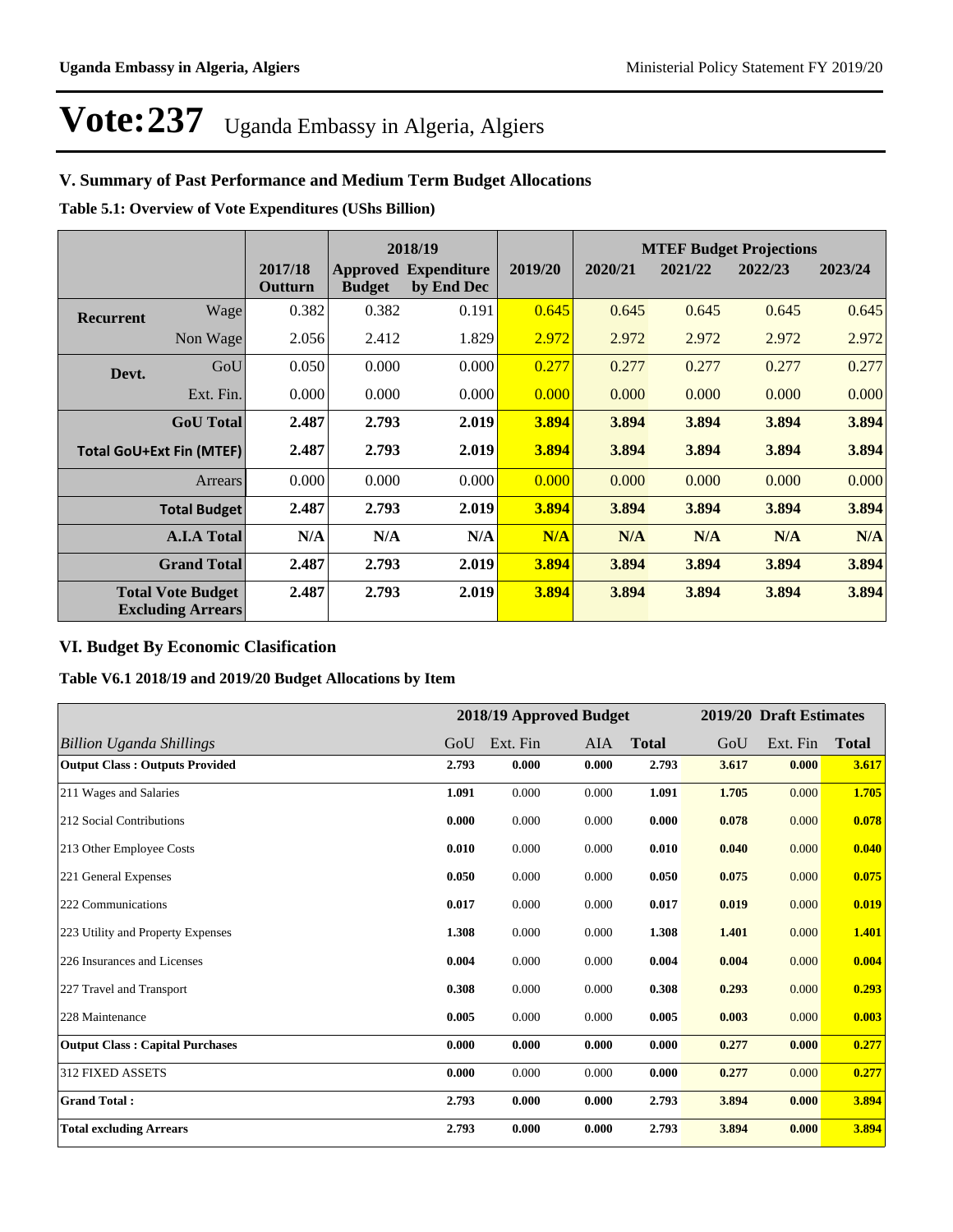## **VII. Budget By Programme And Subprogramme**

### **Table V7.1: Past Expenditure Outturns and Medium Term Projections by Programme and SubProgramme**

| Billion Uganda shillings                 |                                     | FY 2018/19                |                                   |                                             |         | <b>Medium Term Projections</b> |         |         |
|------------------------------------------|-------------------------------------|---------------------------|-----------------------------------|---------------------------------------------|---------|--------------------------------|---------|---------|
|                                          | <b>FY 2017/18</b><br><b>Outturn</b> | Approved<br><b>Budget</b> | <b>Spent By</b><br><b>End Dec</b> | 2019-20<br><b>Proposed</b><br><b>Budget</b> | 2020-21 | 2021-22                        | 2022-23 | 2023-24 |
| <b>52 Overseas Mission Services</b>      | 2.487                               | 2.793                     | 2.019                             | 3.894                                       | 3.894   | 3.894                          | 3.894   | 3.894   |
| 01 Headquarters Algiers                  | 2.437                               | 2.793                     | 2.019                             | 3.617                                       | 3.617   | 3.617                          | 3.617   | 3.617   |
| 0991 Strengthening of Mission in Algeria | 0.050                               | 0.000                     | 0.000                             | 0.277                                       | 0.277   | 0.277                          | 0.277   | 0.277   |
| <b>Total for the Vote</b>                | 2.487                               | 2.793                     | 2.019                             | 3.894                                       | 3.894   | 3.894                          | 3.894   | 3.894   |
| <b>Total Excluding Arrears</b>           | 2.487                               | 2.793                     | 2.019                             | 3.894                                       | 3.894   | 3.894                          | 3.894   | 3.894   |

## **VIII. Programme Performance and Medium Term Plans**

#### **Table V8.1: Programme Outcome and Outcome Indicators ( Only applicable for FY 2019/20)**

| <b>Programme:</b>                 | 52 Overseas Mission Services                                                                                                                                                                                                                                                                                                                                                                                                                                                                                                                                                                                                                                       |                 |                  |                            |                |                |
|-----------------------------------|--------------------------------------------------------------------------------------------------------------------------------------------------------------------------------------------------------------------------------------------------------------------------------------------------------------------------------------------------------------------------------------------------------------------------------------------------------------------------------------------------------------------------------------------------------------------------------------------------------------------------------------------------------------------|-----------------|------------------|----------------------------|----------------|----------------|
| <b>Programme Objective</b>        | 1. Promotion of Regional and International Peace and Security.<br>2. Promotion of Economic/Commercial Diplomacy<br>3. Promotion of African Integration<br>4. Promotion of Uganda's Public Diplomacy and Enhancement of her image<br>5. Mobilization of Resources and Empowerment of Uganda nationals for development.<br>6. Strengthen the capacity of the Mission to deliver on its mandate<br>7. Provision of Diplomatic, Protocol and Consular services and countries of accreditation.<br>8. To promote gender and equity programs targeting the marginalized groups especially women, the<br>elderly, girl child education, disabled and youth in employment. |                 |                  |                            |                |                |
| <b>Responsible Officer:</b>       | Benon Kayemba, Accounting Officer                                                                                                                                                                                                                                                                                                                                                                                                                                                                                                                                                                                                                                  |                 |                  |                            |                |                |
|                                   | <b>Programme Outcome:</b> Enhanced national security development, the country's image abroad and well being of Ugandans                                                                                                                                                                                                                                                                                                                                                                                                                                                                                                                                            |                 |                  |                            |                |                |
|                                   | Sector Outcomes contributed to by the Programme Outcome                                                                                                                                                                                                                                                                                                                                                                                                                                                                                                                                                                                                            |                 |                  |                            |                |                |
|                                   | 1. Improved regional and International Relations                                                                                                                                                                                                                                                                                                                                                                                                                                                                                                                                                                                                                   |                 |                  |                            |                |                |
|                                   | 2. Strengthened Policy Management across Government                                                                                                                                                                                                                                                                                                                                                                                                                                                                                                                                                                                                                |                 |                  |                            |                |                |
|                                   |                                                                                                                                                                                                                                                                                                                                                                                                                                                                                                                                                                                                                                                                    |                 |                  | <b>Performance Targets</b> |                |                |
|                                   | <b>Outcome Indicators</b>                                                                                                                                                                                                                                                                                                                                                                                                                                                                                                                                                                                                                                          |                 |                  | 2019/20                    | 2020/21        | 2021/22        |
|                                   |                                                                                                                                                                                                                                                                                                                                                                                                                                                                                                                                                                                                                                                                    | <b>Baseline</b> | <b>Base year</b> | <b>Target</b>              | Projection     | Projection     |
|                                   | • Number of cooperation frameworks negotiated, and concluded                                                                                                                                                                                                                                                                                                                                                                                                                                                                                                                                                                                                       |                 | 2018             | $\overline{\mathcal{L}}$   | $\overline{c}$ | $\overline{c}$ |
| • Rating of Uganda's image abroad |                                                                                                                                                                                                                                                                                                                                                                                                                                                                                                                                                                                                                                                                    | Good            | 2018             | Good                       | Good           | Good           |
| N/A                               |                                                                                                                                                                                                                                                                                                                                                                                                                                                                                                                                                                                                                                                                    |                 |                  |                            |                |                |

### **IX. Major Capital Investments And Changes In Resource Allocation**

**Table 9.1: Major Capital Investment (Capital Purchases outputs over 0.5Billion)**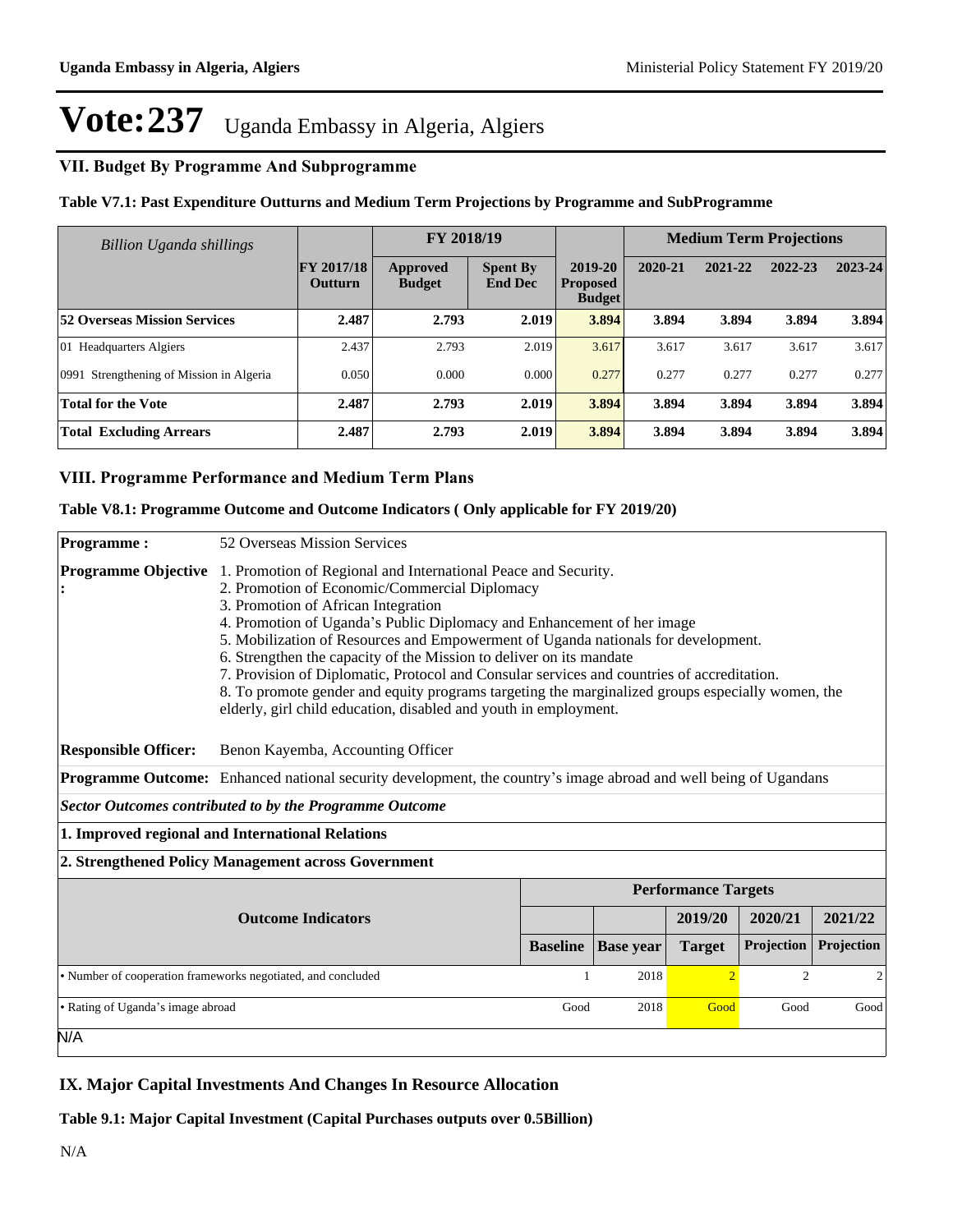## **X. Vote Challenges and Plans To Improve Performance**

#### **Vote Challenges**

- 1. Insufficient Funds allocated to the vote
- 2. Cooperation from stakeholders
- 3. Language barrier to effectively communicate in the host country
- 4. Translation of promotional materials
- 5. Delay in obtaining authorization of Mission activities.
- 6. Uneasy relations between Algeria/Saharawi on one side and Morocco on the other side.
- 7. Ongoing conflict in Libya and its effect on the Maghreb region
- 8. Terror attacks in Tunisia.
- 9. Insecurity cases in Uganda including those involving foreigners cause panic among potential tourists

10. Divergent cultural norms and values that do not empower youth, girls and women politically, socially and economically, and discriminate the elderly and disabled persons

#### **Plans to improve Vote Performance**

- 1. Engage stakeholders for support of the programs
- 2. Carryout market research and gather information
- 3. Continue to lobby for increased offers of training Ugandans in specialized fields for National Development
- 4. Create, develop and update a Database of Ugandans in Algeria.
- 5. Identify opportunities of Joint Ventures and Public Private Partnerships
- 6. Develop a Communication Strategy and help improve the image of Uganda in the countries of accreditation

7. Strengthen bilateral relations

8. Support initiatives that aim at creating gender and equity awareness in the different cultures

### **XI Off Budget Support**

#### **Table 11.1 Off-Budget Support by Sub-Programme**

N/A

### **XII. Vote Cross Cutting Policy And Other Budgetary Issues**

#### **Table 12.1: Cross- Cutting Policy Issues**

| <b>Issue Type:</b>                  | <b>HIV/AIDS</b>                                                                                                                                                                                                                          |
|-------------------------------------|------------------------------------------------------------------------------------------------------------------------------------------------------------------------------------------------------------------------------------------|
| Objective:                          | 1. Promotional activities for HIV/AIDS awareness will be conducted per month, with a budget<br>provision of UGX. $6,181,580/\equiv$<br>2. The workplace policy is that every meeting should have an item of HIV/AIDS on the agenda.      |
| <b>Issue of Concern:</b>            | 1. The Social Culture of Algeria is dominated by Islam religion, whereby awareness campaigns of<br>HIV/AIDS may be prohibited.<br>2. Awareness campaigns of HIV/AIDS will not be conducted publicly, but by use of internal<br>meetings. |
| <b>Planned Interventions:</b>       | Conduct internal meetings.                                                                                                                                                                                                               |
| <b>Budget Allocation (Billion):</b> | 0.006                                                                                                                                                                                                                                    |
| <b>Performance Indicators:</b>      | Staff meetings held with item of HIV/AIDS on the agenda                                                                                                                                                                                  |